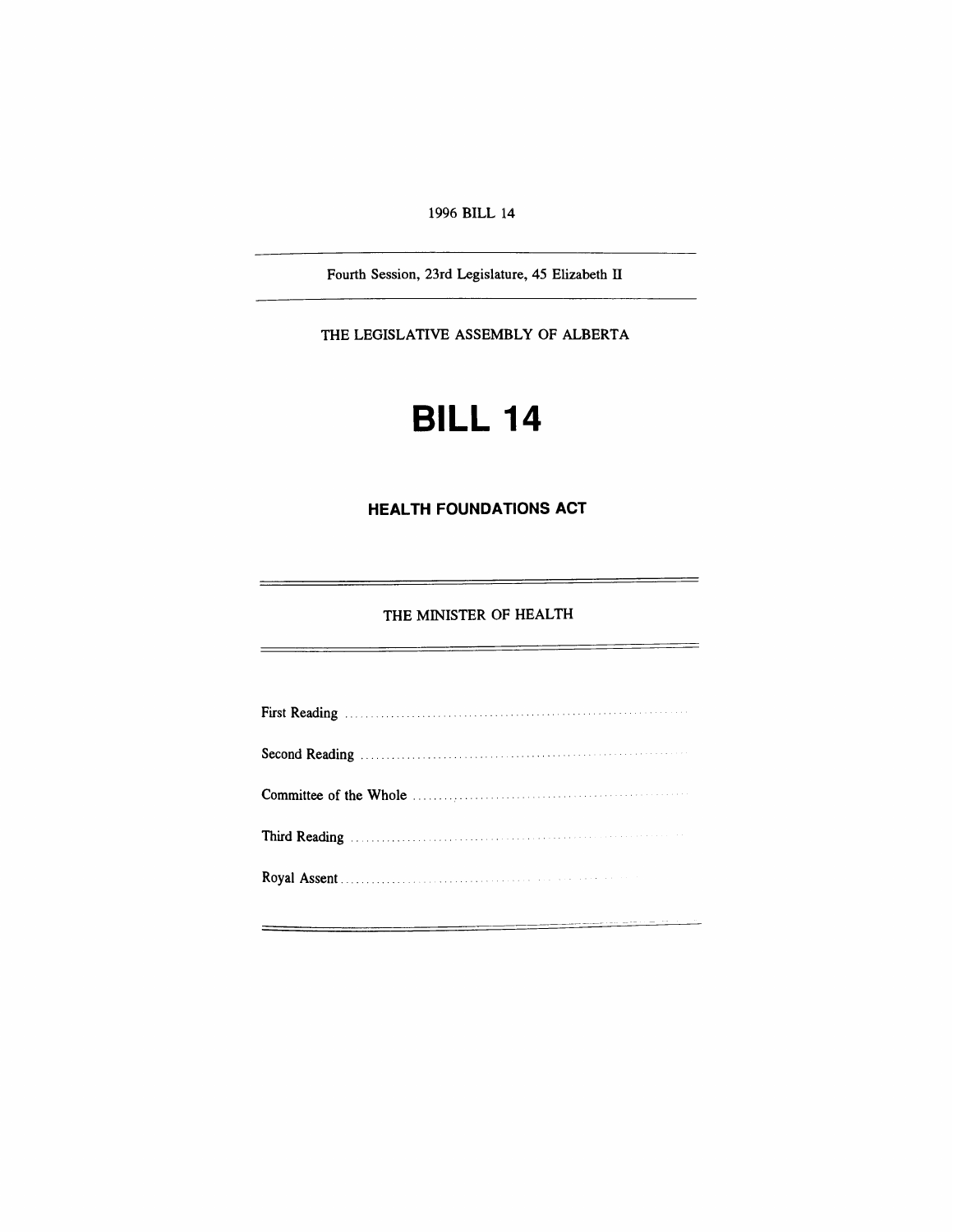$\bar{\mathcal{A}}$ 

# *BILL 14*

#### *1996*

## *HEALTH FOUNDATIONS ACT*

*(Assented to , 1996)*

## *Table ofContents*

| Definitions                                |    |
|--------------------------------------------|----|
| Establishment of foundations               |    |
| Purposes of foundation                     |    |
| Directions by Minister                     |    |
| Agent of Crown                             |    |
| Board of trustees                          |    |
| Remuneration and expenses                  |    |
| By-laws                                    |    |
| Funds of foundation                        |    |
|                                            | 10 |
| Directions of donor                        |    |
| Liability                                  | 12 |
| Fiscal year                                | 13 |
| Annual report                              |    |
| Ministerial regulations                    | 14 |
| Lieutenant Governor in Council regulations | 15 |
| Coming into force                          | 16 |

*HER MAJESTY, by and with the advice and consent of the Legislative Assembly of Alberta, enacts as follows:*

*Definitions <sup>1</sup> In this Act,*

- *(a) "foundation" means a foundation established under this Act;*
- *(b) "Minister" means the Minister determined under section 16 of the Government Organization Act as the Minister responsible for this Act;*
- *(c) "regional health authority" means a regional health authority under the Regional Health Authorities Act.*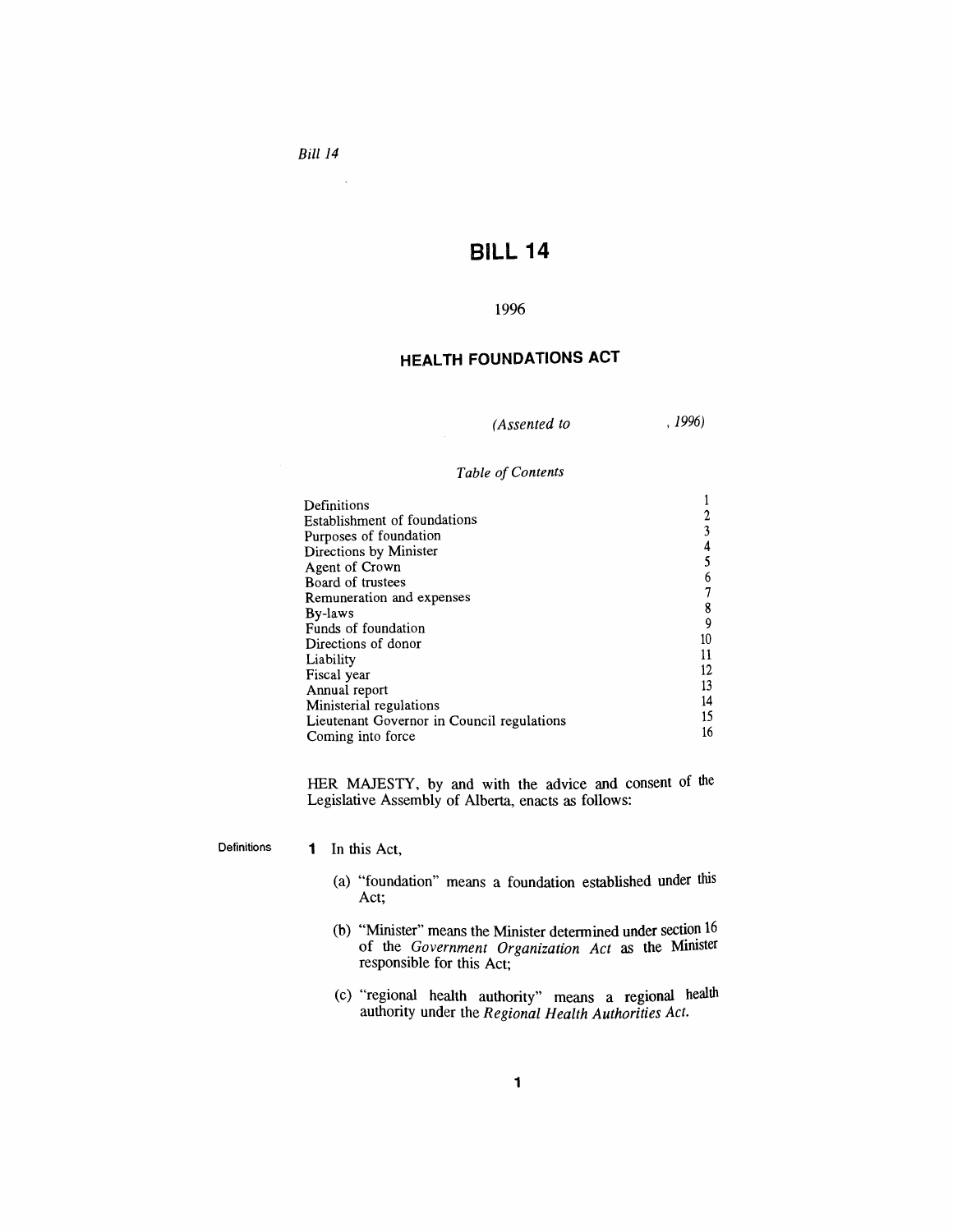*Establishment of foundations*

*2(1) Subject to subsection (2), the Lieutenant Governor in Council may by regulation establish*

- *(a) one or more foundations for regional health authorities,*
- *(b) one foundation for the Provincial Mental Health Board, and*
- *(c) one foundation for the Alberta Cancer Board.*

*(2) Not more than one foundation may be established for a particular regional health authority, but a foundation may be established for more than one regional health authority.*

*(3) A foundation is a corporation.*

*(4) To carry out its purposes under this Act a foundation has the capacity and, subject to this Act and the regulations, the rights, powers and privileges of a natural person.*

*(5) A foundation shall not enter into any transaction, directly or indirectly, for the borrowing of money.*

*Purposes of foundation*

- *3 The purposes of a foundation are*
	- *(a) to receive gifts of money and real and personal property, and*
	- *(b) to make gifts of money and real and personal property*
		- *(i) in the case of a foundation established for one or more regional health authorities, to the regional health authority or authorities for the benefit of*
			- *(A) the health region or regions generally,*
			- *(B) a health facility that is owned by, or is operated by or under agreement with, the regional health authority or authorities, or*
			- *(C) a health program that is provided by or through the regional health authority or authorities,*

*and*

*(ii) in the case of a foundation established for the Provincial Mental Health Board or the Alberta Cancer Board, to the Provincial Mental Health Board or the Alberta Cancer Board for the benefit of*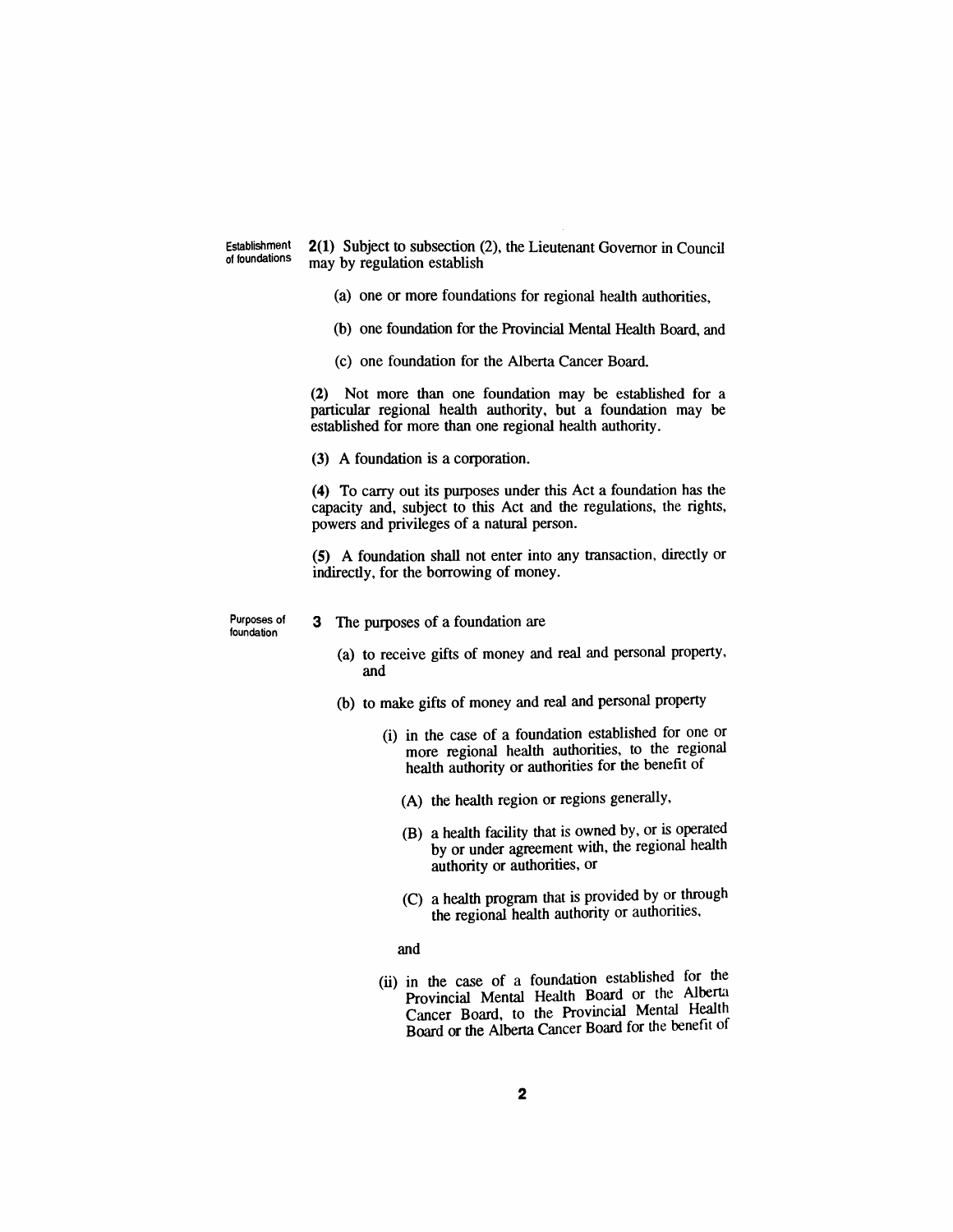- *(A) the work of the Provincial Mental Health Board or the Alberta Cancer Board generally,*
- *(B) a health facility that is owned by, or is operated by or under agreement with, the Provincial Mental Health Board or the Alberta Cancer Board, or*
- *(C) a health program that is provided by or through the Provincial Mental Health Board or the Alberta Cancer Board.*

*Directions by Minister*

*4 The Minister may give directions to a foundation for the purpose of*

- *(a) providing priorities and guidelines for the foundation to follow in the exercise of its powers, and*
- *(b) co-ordinating the work of the foundation with the programs, policies and work of the Government and public and private bodies in order to achieve the effective and efficient use of health care resources and to avoid duplication of effort and expense.*

*Agent of Crown 5 A foundation is for all purposes an agent of the Crown in right of Alberta.*

*Board of trustees*

*6(1) A foundation consists of a board of trustees appointed by the Lieutenant Governor in Council.*

*(2) Fewer than half of the members of a board of trustees shall be appointed from a list of nominees submitted by the regional health authority or authorities, the Provincial Mental Health Board or the Alberta Cancer Board, as the case may be, in accordance with the regulations.*

*(3) The Lieutenant Governor in Council may appoint a member referred to in subsection (2) despite the fact that a regional health authority, the Provincial Mental Health Board or the Alberta Cancer Board has not made a nomination in accordance with the regulations.*

*(4) No person is eligible to be or remain a member of a board of trustees unless that person is ordinarily resident in Alberta.*

*(5) A trustee must be appointed for a term that does not exceed <sup>3</sup> years and is eligible for reappointment.*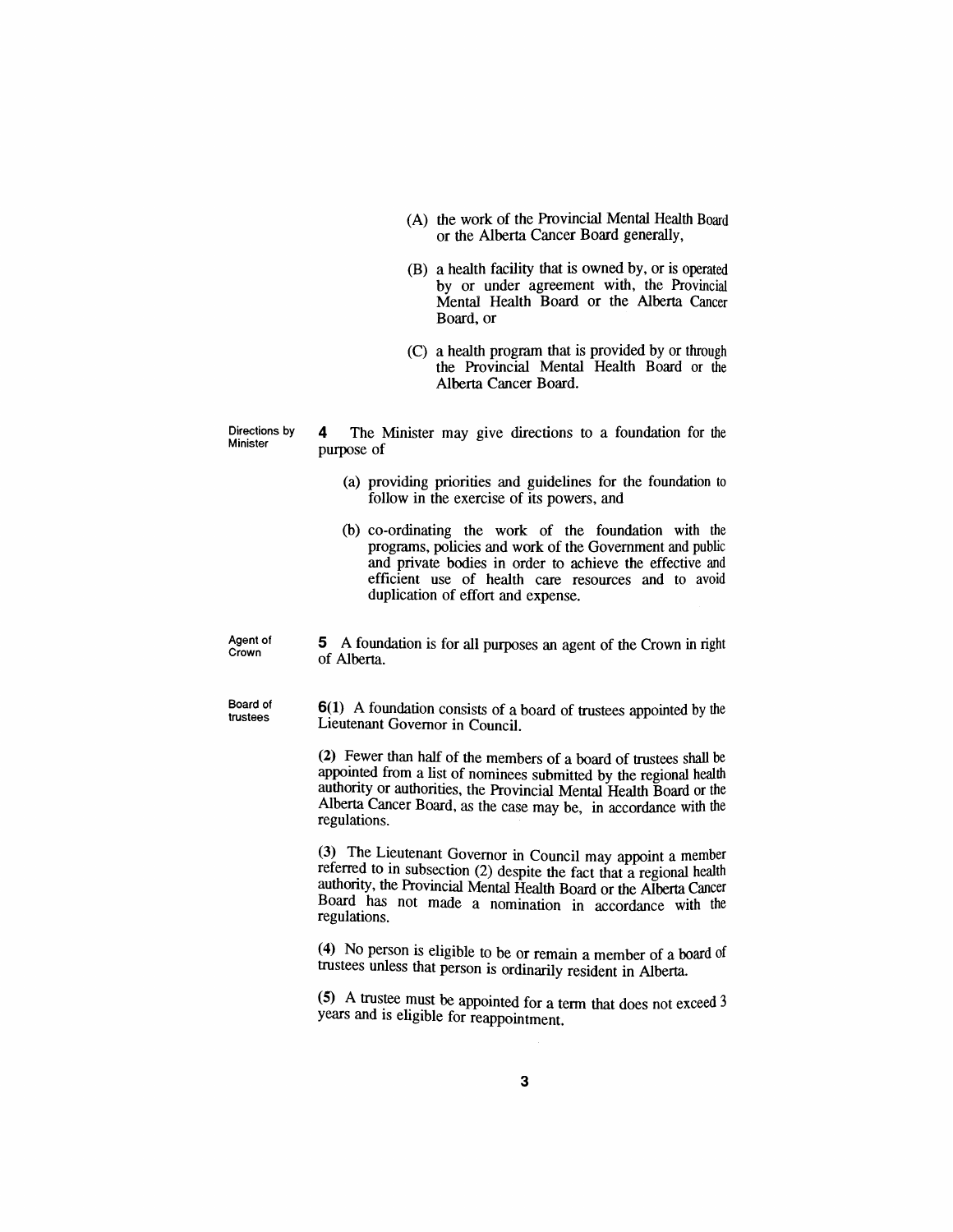*(6) A trustee continues to hold office after the expiry of that trustee's term of office until the trustee is reappointed, a successor is appointed or a period of 3 months has expired, whichever occurs first.*

*(7) If a vacancy occurs on a board of trustees, the Lieutenant Governor in Council may appoint a person, in the same manner as the member who vacated the position was appointed, to fill the vacant position for the balance of the term.*

*(8) The Lieutenant Governor in Council shall appoint one of the members of a board of trustees as chair.*

*Remuneration and expenses 7(1) A board of trustees may, by resolution, authorize the foundation to pay to its trustees remuneration and travelling, living and other expenses incurred in the course of their duties as trustees.*

> *(2) Any remuneration or expenses authorized to be paid under subsection (1) must be paid at a rate established by the regulations.*

*By-laws 8(1) Subject to this Act and the regulations, a foundation shall make by-laws respecting the conduct of the business and affairs of the foundation.*

> *(2) A by-law does not become effective until it is approved by the Minister.*

> *(3) The Regulations Act does not apply to the by-laws of a foundation.*

*Funds of foundation 9(1) Money received by a foundation from any source constitutes the funds of the foundation.*

> *(2) The income from the funds of a foundation accrues to and forms part of the funds of the foundation.*

> *(3) Expenditures and gifts of money made by a foundation must be paid from the funds of the foundation.*

*Directions of donor 10 A foundation is not bound by the directions or wishes of a donor of money or other property to the foundation, but the foundation may consider such directions and wishes when the foundation is carrying out its purposes under this Act.*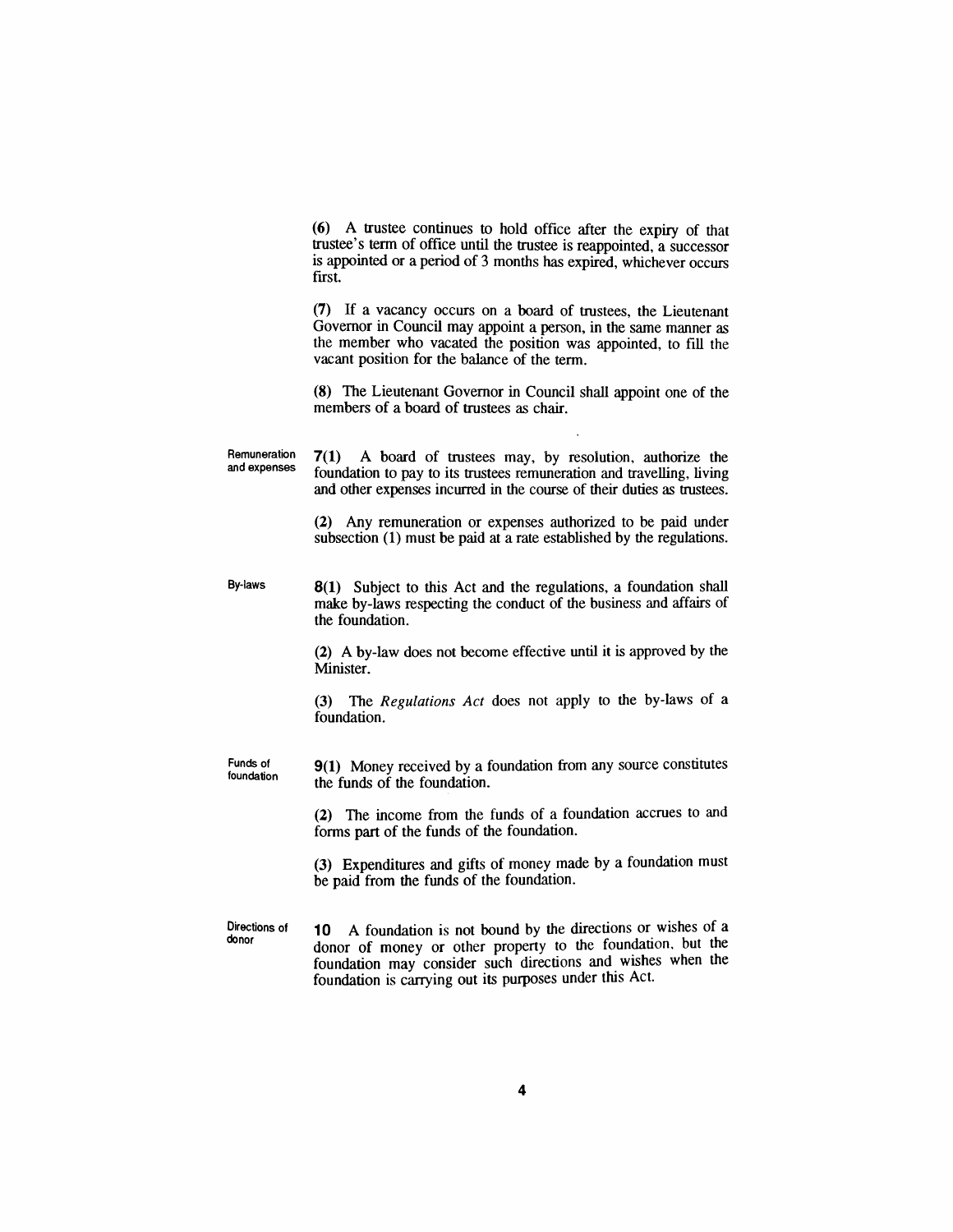| Liability | 11 A trustee is not personally liable for anything done or omitted   |
|-----------|----------------------------------------------------------------------|
|           | to be done by the trustee in good faith in the exercise or purported |
|           | exercise of a power under this Act, the regulations or the by-laws.  |

*Fiscal year 12 The fiscal year of a foundation is April <sup>1</sup> to the following March 31.*

*Annual report 13(1) A foundation shall, not later than July 31 each year, prepare and submit to the Minister in a form acceptable to the Minister an annual report for the preceding fiscal year that includes the foundation's audited financial statements and any other information required by the Minister.*

> *(2) A foundation shall submit its audited financial statements for a fiscal year to the Minister not later than the May 31 following the fiscal year.*

> *(3) When the Minister receives the report referred to in subsection (1), the Minister shall lay a copy of the report before the Legislative Assembly if it is sitting and, if it is not sitting, within 15 days after the commencement of the next sitting.*

*Ministerial regulations*

*14 The Minister may make regulations respecting the making of nominations for the purposes of section 6(2).*

*Lieutenant Governor in Council regulations*

- *15 The Lieutenant Governor in Council may make regulations*
	- *(a) establishing foundations referred to in section 2(1);*
	- *(b) restricting and regulating a foundation's exercise of its powers under this Act;*
	- *(c) respecting the winding-up of a foundation;*
	- *(d) prohibiting a foundation from accepting a gift that*
		- *(i) is in an amount, or*
		- *(ii) is valued at an amount*

*that is less than an amount determined in accordance with the regulations;*

*(e) respecting amounts for the purposes of clause (d);*